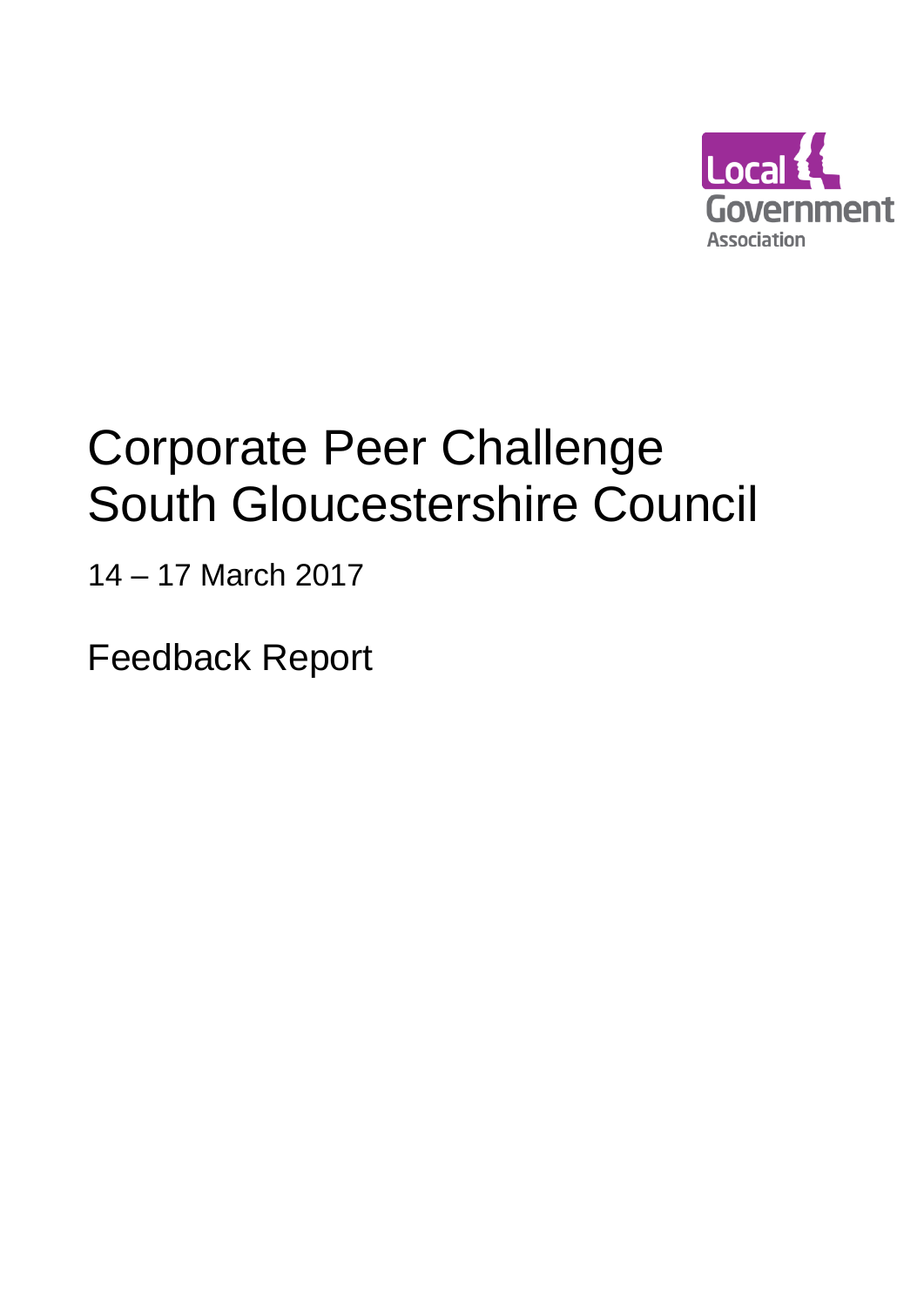# **1. Executive Summary**

South Gloucestershire Council (SGC) is well led. It has strong, stable, political and managerial leadership and a track record for delivering its priorities. The future ambitions for their area and more broadly the West of England benefit from its leadership – it is proactive, focused, confident and collaborative. That same determination to succeed and deliver was evident when the LGA peer team met with the council's members, managers and staff. They know what is expected of them; are consistent in their understanding of their roles and responsibilities, and deliver accordingly within a value based framework that empowers and engages people. It is reflective of a 'one council' workforce and as a consequence we met with some exceptional people taking real pride in what they do for the communities of South Gloucestershire.

To date there have been excellent outcomes in the delivery of growth plans with a clear focus on the physical and social infrastructure that is required to sustain housing and jobs within the council area and beyond. There is more to come as the West of England Combined Authority (WECA) becomes established, and rolls out over the next 30 years, following on from the benefits already being realised from the City Deal agreed in 2012. As such it will be crucial to maintain and where possible enhance that strong resource base because as a council SGC is really pushing boundaries in respect of leadership of place

The council is aware of the challenges ahead. Its leadership is well aware of the housing supply pressures for their own area and the West of England. As part of that they will need to deliver in excess of 30,000 properties over the next 20 years. These targets will test them, as will future spatial planning in relation to greenbelt and urban planning in respect of density. Fundamental to all of this will be the delivery of the necessary transport infrastructure, which is key to the future growth of housing. How the council and its partners tackles these matters will be crucial in determining the future development agenda.

The growth plans for place are dependent upon the way partners work together around shared priorities. We spoke to a range of partners, several of whom are fundamental in ensuring the South Gloucestershire and West of England growth ambitions are realised. The overwhelming feedback we received from them was, that as a council and partner SGC is credible, focused, respected, trustworthy and modern. All of these attributes will be critical to the success of the WECA. In terms of challenges, the establishment of the new combined authority is naturally a key issue –it will be dependent upon successful partnership working and of course subject to the potential political uncertainties surrounding the mayoral election. These growth opportunities are significant and the fact that SCG has the leadership, partnership ethos and a real will to achieve bode well for the future of the council and WECA too.

SGC has very good member and officer relationships. There is clarity of role and responsibilities and a very healthy respect, trust and sense of collective purpose. Such a foundation will be critical in helping the council see through its own political governance and forthcoming boundary review changes. We gained an impression that not all stakeholders felt as sighted on the planned changes as they might want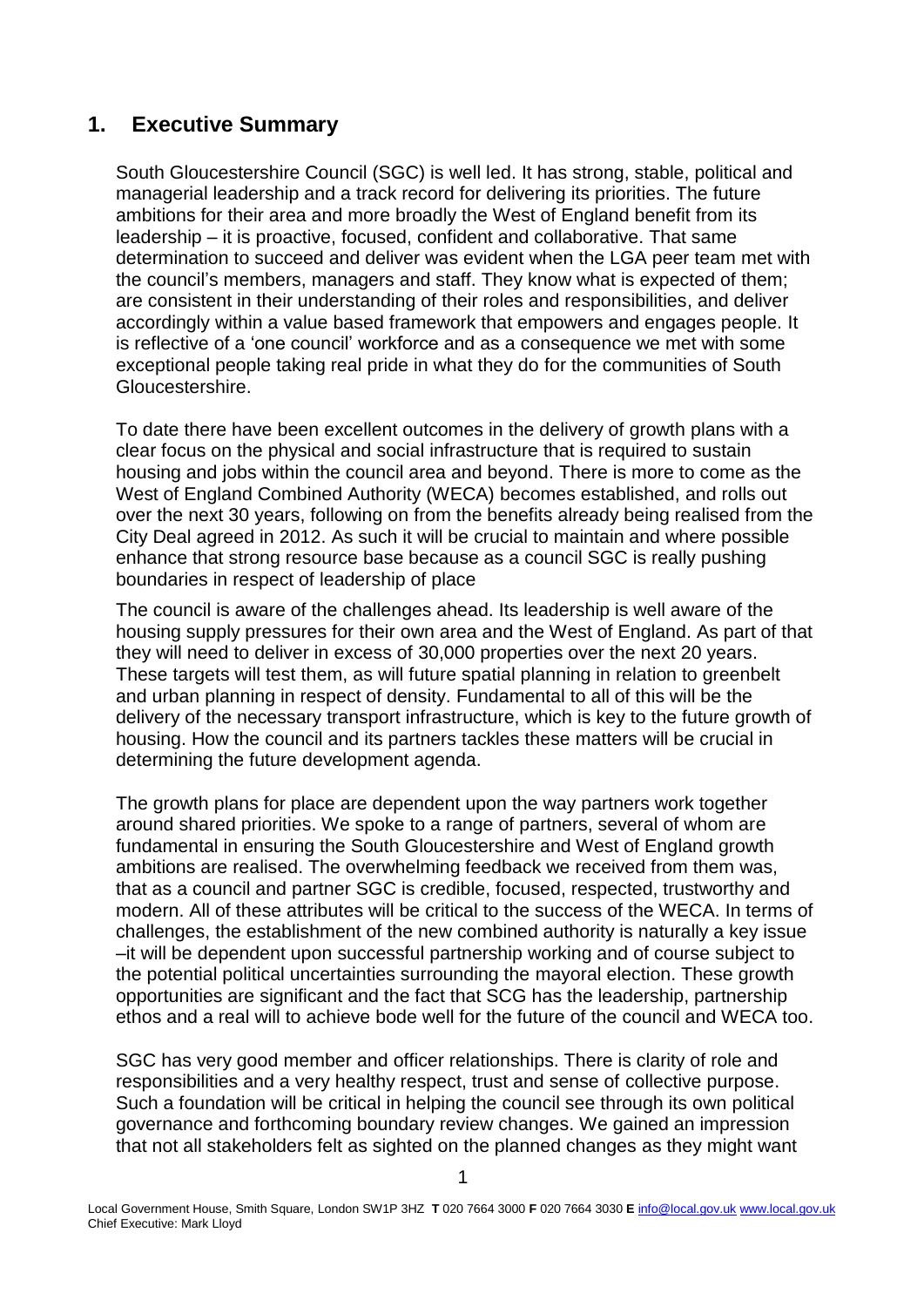and this will be something we suggest is addressed quickly. Furthermore, the move to a cabinet model, with a scrutiny commission being developed, will require members to recalibrate their roles and focus within new governance arrangements and members should be proactively engaged in preparation for this.

The council has a good track record for managing change effectively. This is evident in the successful rationalisation and refocusing of council accommodation and a move to more smart/flexible working. Good partnership working with Town and Parish Councils has enabled savings as other partners have stepped into, and provided funding for some areas of activity particularly in relation to clean and green issues. These positive approaches has led to significant financial savings and allows for the delivery of more effective and efficient services to the communities of South Gloucestershire. As such the council has and continues to be a very effective financial steward – by March 2017 the council will have made savings in the order of £63m.

The council has wisely managed its financial reserves to prepare and navigate through national austerity, local demand and change pressures as well as preparing for its own future financial sustainability. There are further budget pressures looming and the council's medium term financial plan charts a course over the next 4 years. Nevertheless, within the life of this plan there are further and significant spending pressures to come, especially from 2019 onwards. The council is already mitigating against these risks. It is using some of those reserves it has built up to smooth its course and is presently developing plans for further transformation including enhanced digital enablement in respect of service demand and delivery.

The council's next phase of transformation plans are developing and in several areas being enacted. It would be wise to develop these further now to meet the expected challenges set out towards the end of the MTFP. As part of this we encourage SGC to develop more granular proposals about the programmes through which it will become more commercial. These should for example, highlight how it will increase income, reduce costs and maximize resources through enhanced trading opportunities, increasing business and domestic rates, and exploring further any benefits from shared services. In line with this, a key thread to its transformation plan is its approach to both smart and digital working and we would suggest that SGC considers bringing these even closer together now. As part of this it would be beneficial to express the synergies between each and provide a narrative of how they will make a difference to its members, staff, residents and other key stakeholders in terms of effectiveness and efficiency.

The council's plans for transformation and commercialisation should, if developed with pace, the necessary skills, confidence and the appropriate appetite for risk, ensure it is sustainable into the medium term. This council is equally wisely planning into the longer term with the city and devolution deals and strategic transport plan etc. With a sound financial medium term plan in place and with these longer term ambitions beginning to be realised, SGC is in a strong position to bring these now together into a council wide long term financial plan.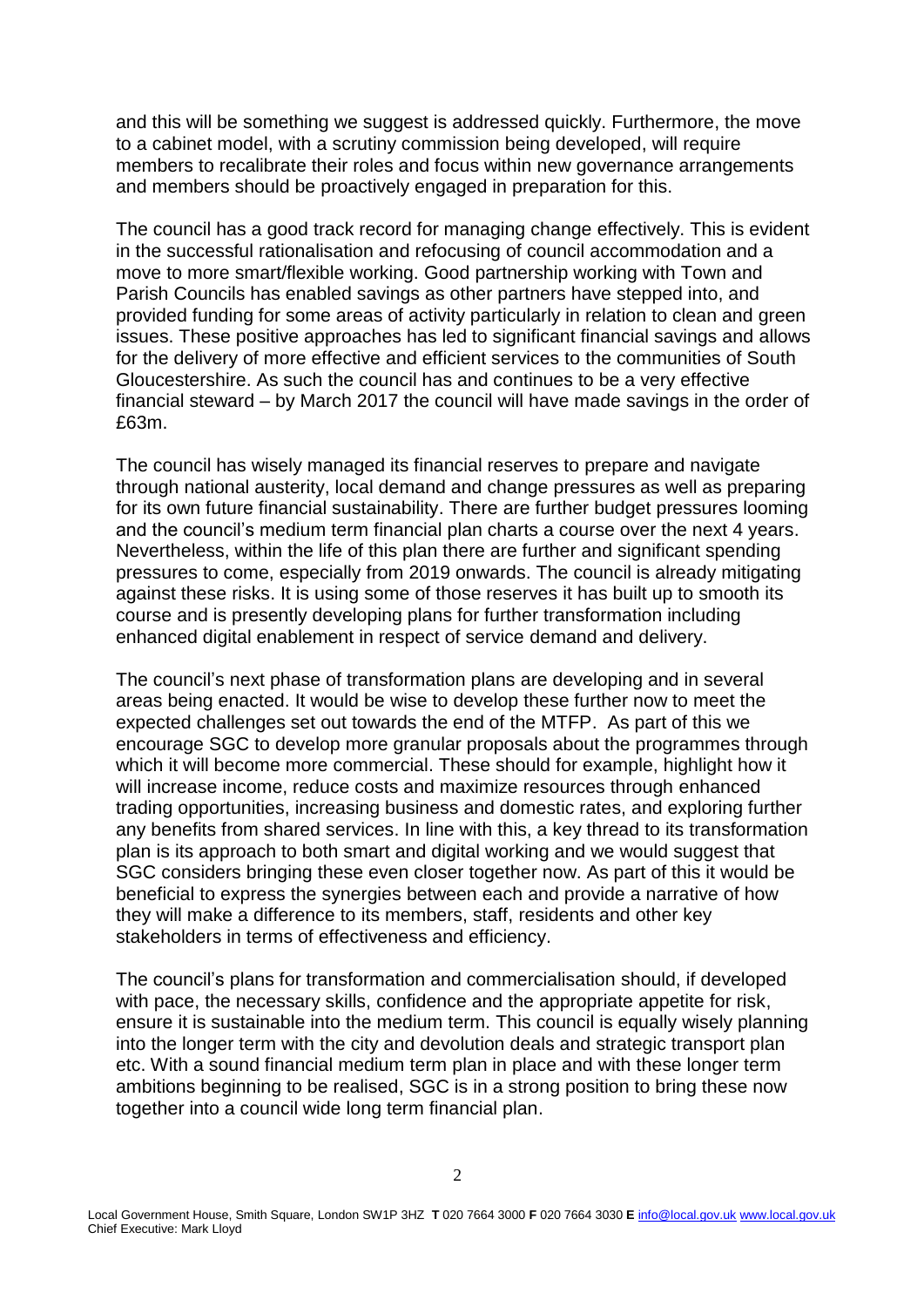Overall the council's performance across the board is impressive. We heard about and saw effective performance management reporting and monitoring. However, the council is acutely aware that it needs to adopt an even more robust approach in this area. Key to this will be balancing the need for change and transformation whilst maintaining excellent 'business as usual' services in, for example, its adults and children's services. We would encourage the council to be proactive through this process of change by continuing to welcome and encourage both internal and external challenge.

The council has positioned itself well to influence and lead change. This is testament to its highly capable, respected leadership and the skills and wherewithal of some remarkable staff. From here on and especially over the next 2-3 years, following the creation of WECA and the election of the first Mayor in May, SGC should plan to maximize the opportunities that this will present. Given the scale of known change ahead the peer team feel it would be wise for SGC to consider bolstering its senior strategic capacity. As part of this it should risk assess the impact of change on that stable leadership team and think through its approach to knowledge management, organisational resilience and succession planning within and beyond it.

The political landscape is complex because it is ground breaking. The council is managing many stakeholders and multiple arrangements - towns, villages, parishes, council wide, MCA, WEP etc. All of these require reconciliation of multiple and perhaps at times competing priorities. The council needs a clear view of how it will most effectively manage such arrangements into the future and use this to engage with stakeholders. As such we would suggest that SGC link its key strategies into a coherent overarching one that can show the interdependencies, risks and opportunities - charting its course through this change. This would ideally be complemented by an effective communications plan with a clear narrative about what this will mean for the council, its stakeholders (especially citizens) and the area it serves.

In line with the council's vision we concur that South Gloucestershire is indeed 'a great place to live and work'. It is also, from our perspective a wonderful place to visit. We heard much of its rich historical tradition, its wonderful villages and towns, of its buoyant economy, relative prosperity and good health outcomes. We also heard about its innovation, its amazing range of industry, including aerospace and of course about the potential for further growth. Our conclusion is the council is very modest and not telling that story as well as it might for its stakeholders both locally and nationally. We would encourage SGC to revisit this, describe its 'USP' and through the plethora of its current and future attributes and breathtaking opportunities it has helped to create to retell that wonderful story with more confidence and vigor.

# **2. Key recommendations for the council to consider**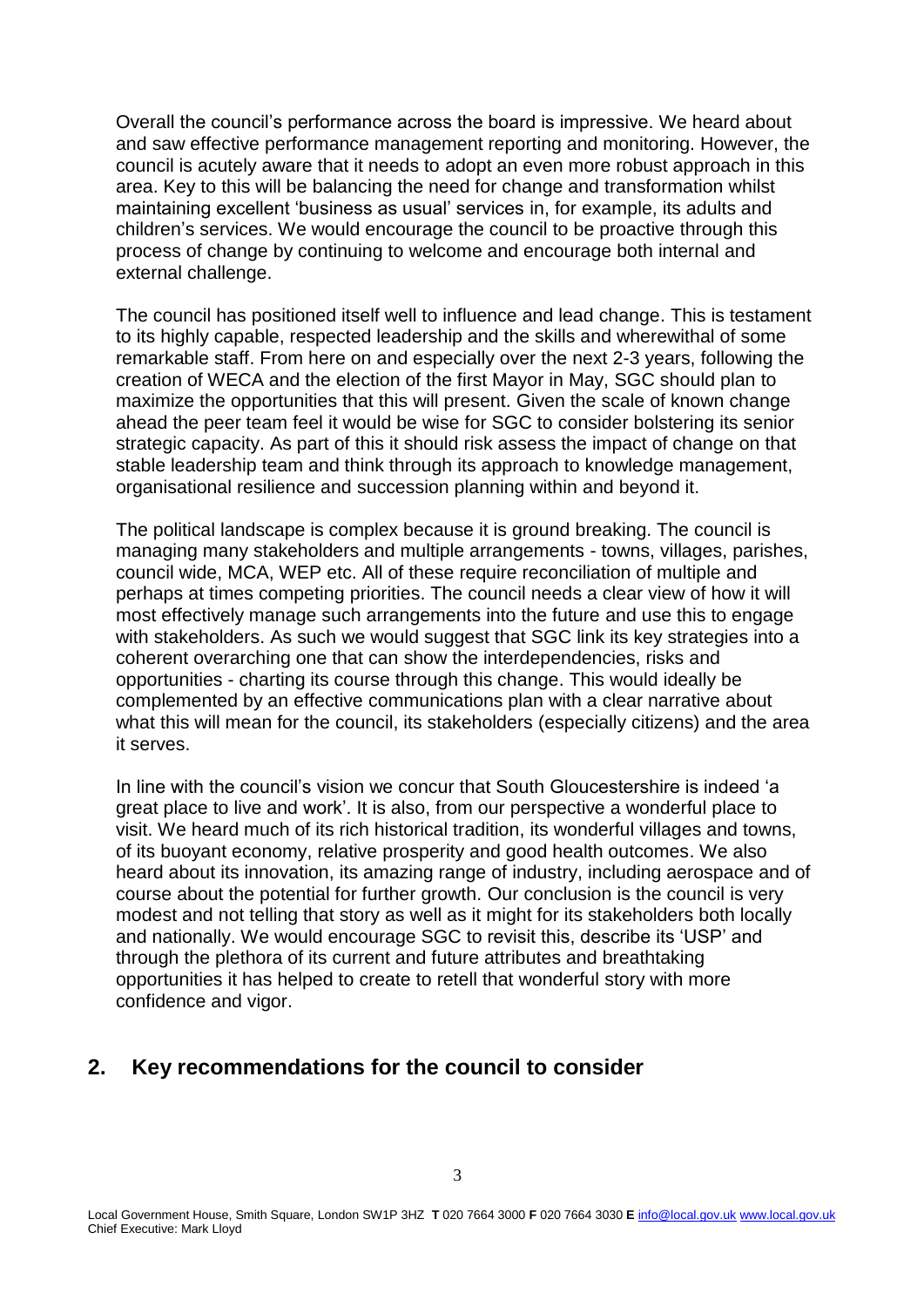Establish a clear vision and narrative for both South Gloucestershire the area and council too so you can more readily engage stakeholders and proudly describe the 'USP' of both.

Link the council's key strategies (Corporate, Spatial, Transport and Economic etc.) into a coherent overarching one that can show the interdependencies, risks and opportunities-this will help all stakeholders know, understand and contribute more fully to the direction of travel. (Consider presenting this in a simple infographic/diagram.)

Review and build resilience to the strategic capacity at the top of the organisation, through a HR/OD plan building in talent management, development opportunities, and succession planning through this change period so you are in a stronger position to lead through it.

Develop clear statement of intent for your transformation plans and be clear what success will look like in terms of required outcomes. This could include:

- Commercialism Why, how and to what end you will seek to develop more commercial approaches to income and savings.
- Consideration of an investment fund in order to have the capacity to take advantage of the opportunities arising from the Growth agenda, allowing the council to create revenue/income streams to help with the future funding of services.
- Building on the proposals for shared procurement and supply chain management to maximize the benefits of the various strong partnerships which have been built.
- Smart and Digital A consideration of bringing your Smart and Digital strategies together and express the synergies - including a robust programme management with critical milestones, which describes how it will make a difference to the stakeholders, this should include a financial assessment of savings v potential for increased demand for service due to improved access.
- Why, how and to what end you will engage with the voluntary and community sector, and Town and Parish Councils, to develop your ambitions around double devolution.
- Longer Term Financial Plan Produce a long term strategic financial plan to deal with the funding issues identified at the end of the current 5 year Council Savings Plan (taking into account the risks and opportunities associated with reliance on the City Deal and Devolution Deals).

Consider ways you could enhance your approaches to engagement and Governance by: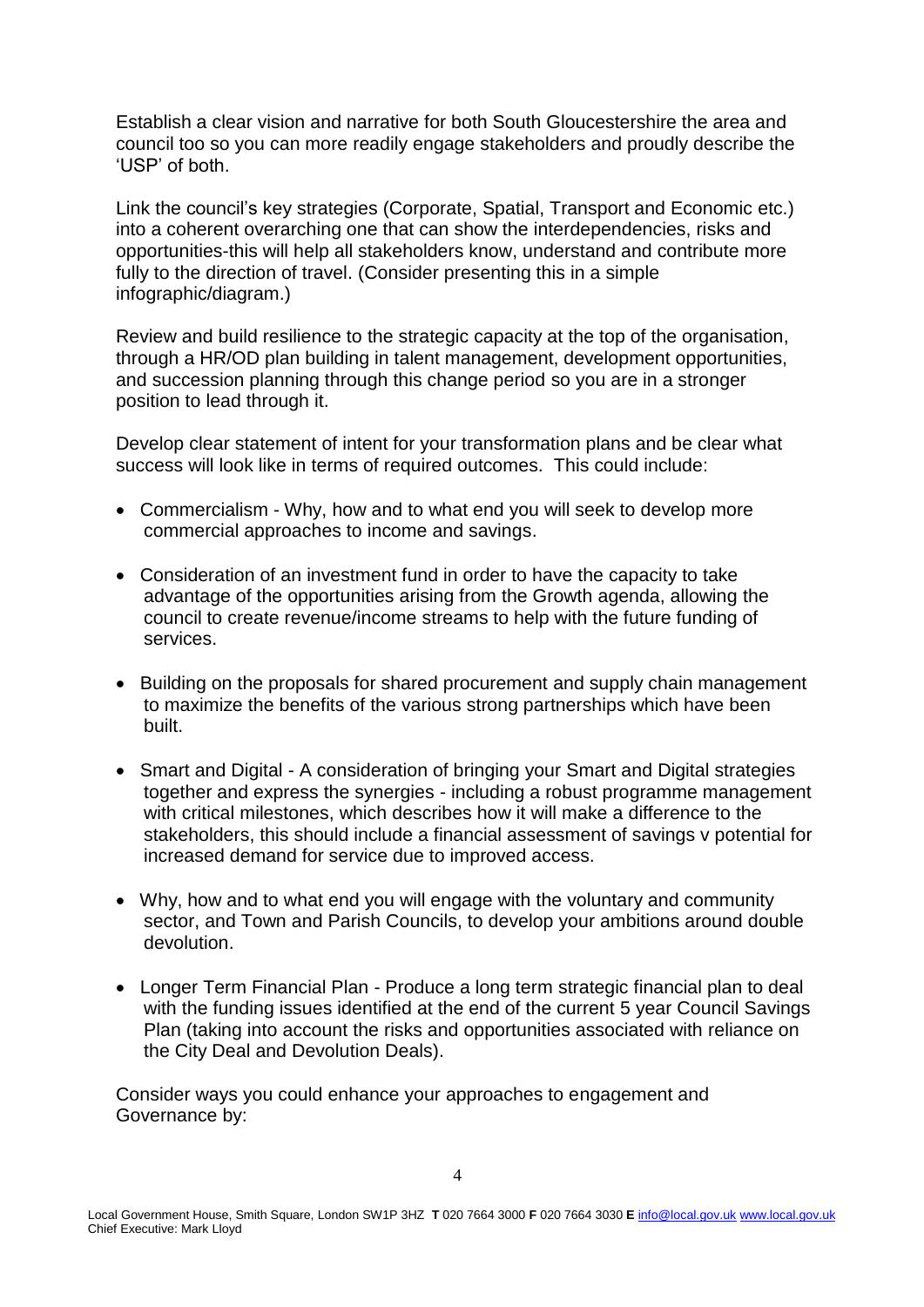- Ensuring your members are sighted on and engaged in your governance changes, and that these are made clear to all relevant stakeholders.
- Expanding your organisational culture to further support positive internal and external challenge.
- Given the ambitious growth agenda being undertaken consider reviewing the current spatial planning decision making processes to ensure the structures and levels of delegation will continue to be effective going forward.

# **3. Summary of the Peer Challenge approach**

## **The peer team**

Peer challenges are delivered by experienced elected member and officer peers. The make-up of the peer team reflected your requirements and the focus of the peer challenge. Peers were selected on the basis of their relevant experience and expertise and agreed with you. The peers who delivered the peer challenge at South Gloucestershire Council were:

- John Comber Chief Executive, Royal Borough of Greenwich
- Cllr Paul Bettison OBE Leader, Bracknell Forest Council
- Duncan Sharkey Corporate Director Place, Milton Keynes Council
- Jacqui Kennedy OBE– Corporate Director Place, Birmingham City Council
- Sarah Bryant Director of Exchequer and Transactional Services at oneSource
- Becky Forrester Policy Officer, Dorset County Council
- Paul Clarke Challenge Manager, Local Government Association

# **Scope and focus**

The peer team considered the following five questions which form the core components looked at by all Corporate Peer Challenges cover. These are the areas we believe are critical to councils' performance and improvement:

- 1. Understanding of the local place and priority setting: Does the council understand its local context and place and use that to inform a clear vision and set of priorities?
- 2. Leadership of Place: Does the council provide effective leadership of place through its elected members, officers and constructive relationships and partnerships with external stakeholders?
- 3. Organisational leadership and governance: Is there effective political and managerial leadership supported by good governance and decision-making arrangements that respond to key challenges and enable change and transformation to be implemented?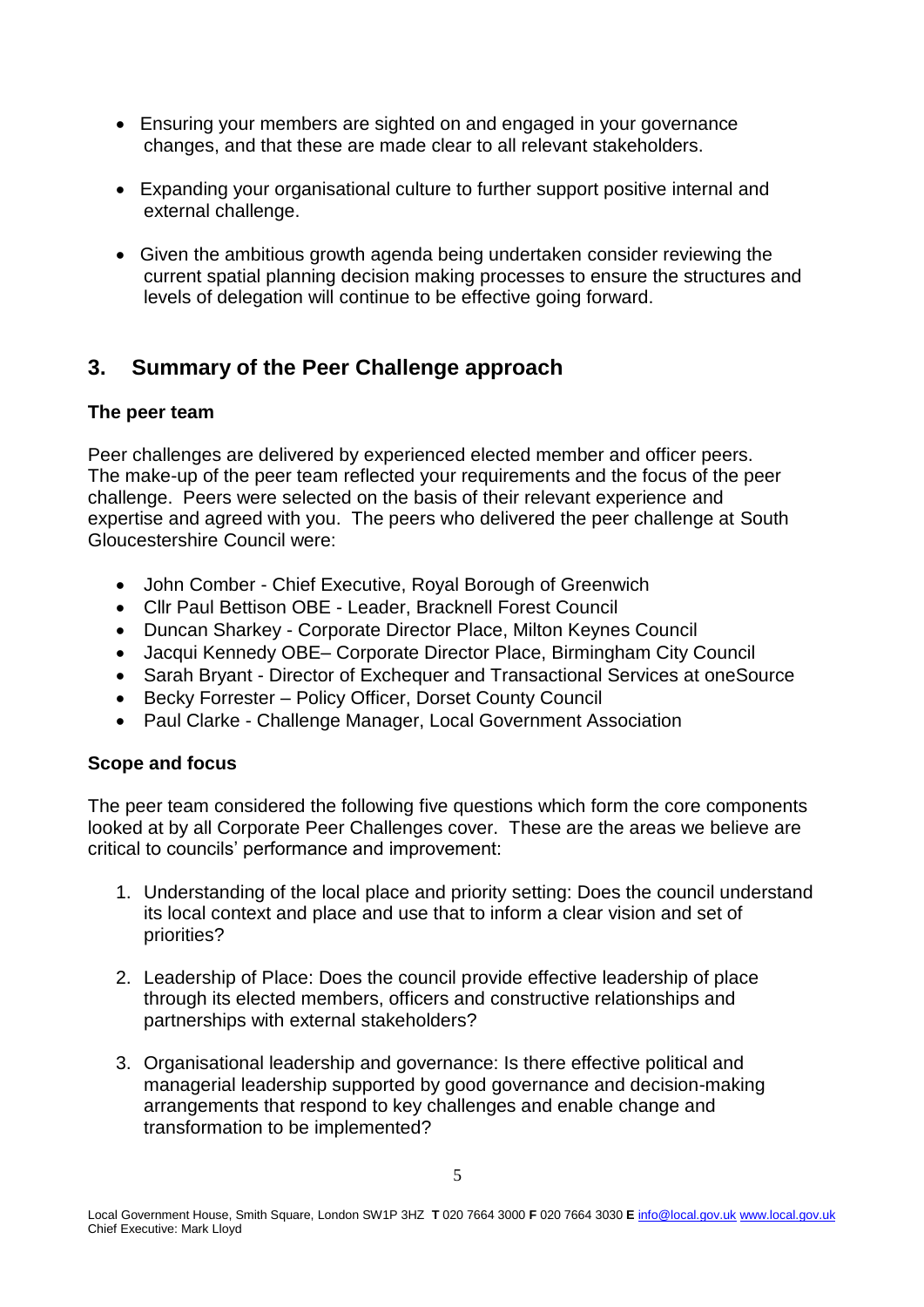- 4. Financial planning and viability: Does the council have a financial plan in place to ensure long term viability and is there evidence that it is being implemented successfully?
- 5. Capacity to deliver: Is organisational capacity aligned with priorities and does the council influence, enable and leverage external capacity to focus on agreed outcomes? ( including how the council can maximise its transformation and digital plans)

## **The peer challenge process**

It is important to stress that this was not an inspection. Peer challenges are improvement-focussed and tailored to meet individual councils' needs. They are designed to complement and add value to a council's own performance and improvement focus. The peer team used their experience and knowledge of local government to reflect on the information presented to them by people they met, things they saw and material that they read.

The peer team prepared for the peer challenge by reviewing a range of documents and information in order to ensure they were familiar with the Council and the challenges it is facing. The team then spent 3 days onsite at South Gloucestershire Council, during which they:

- Spoke to more than 120 people including a range of council staff together with councillors and external partners and stakeholders.
- Gathered information and views from more than 30 meetings, visits to key sites in the area and additional research and reading.
- Collectively spent more than 260 hours to determine their findings the equivalent of one person spending more than 7 weeks in South Gloucestershire.

This report provides a summary of the peer team's findings. It builds on the feedback presentation provided by the peer team at the end of their on-site visit (14 – 17 March 2017). In presenting feedback to you, they have done so as fellow local government officers and members, not professional consultants or inspectors. By its nature, the peer challenge is a snapshot in time. We appreciate that some of the feedback may be about things you are already addressing and progressing.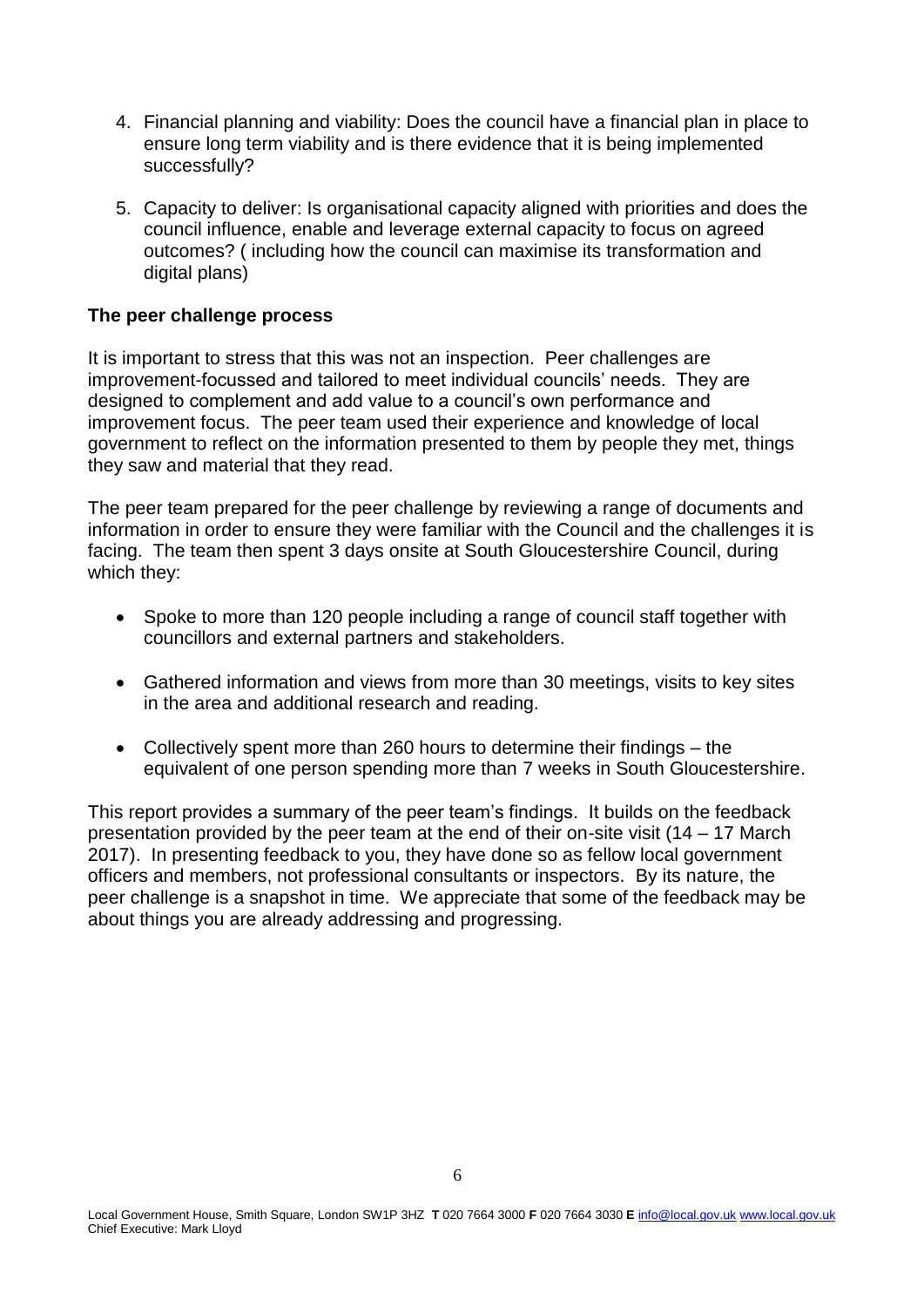# **4. Feedback**

# **4.1 Understanding of the local place and priority setting**

We found that SGC was very clear about its own area -its historic heritage, mix of towns and villages, special and unique nature, pressures and demands and most importantly its significant opportunities. We heard South Gloucestershire being described as 'relatively affluent and healthy with a great potential for growth'. To lever that growth potential the council is influential in shaping and taking key leading roles across the West of England economic sub region in respect of economy, housing, transport and planning. In the view of the peer team SGC has, through its purposeful and collaborative political and managerial leadership, helped guide the ground breaking city and devolution deals.

Because SGC knows and understands its area and people well its own priorities are clear and purposeful. The council is very aware of the housing supply pressures not only for its own area but for the West of England too, and as such addressing that is a key priority. Indeed SGC will need to deliver in excess of 30,000 properties as part of the Joint Strategic Plan (JSP) across the sub region. Such targets will test them as will future planning in terms of greenbelt and urban development in respect of density. How the council tackles these challenges will be crucial in determining the future development agenda and at its heart will be how SGC and its partners deliver the Joint Transport Strategy (JTS) that will help ensure its sustainability. As such the council's main priorities and focus on environment, education, jobs, skills and its communities are the right ones and are all evident in their strategic planning documents. We saw plans, such as the council's corporate plan and sustainable community strategy with links made to the JSP and JTS to form a coherent framework which provides a rich evidence base to inform and guide them.

In the development of such policies and especially in their delivery, we saw time and again the way that SGC works tirelessly with its partners both formally and informally to constantly engage, keep abreast of each other's priorities and work to a common end. This meant that as we spoke with the council's partners we heard recurring themes – SGC are trusted, purposeful, modern and the 'partner of choice' This is true of the strategic agenda across the West of England but equally true of the work on the ground, be that with its vibrant voluntary and community services or with its proactive approaches with towns and parishes in respect of street scene. This both means and demonstrates that SGC fundamentally believes and is confident delivering in, through and with partners.

It took the peer team very little time to understand the council's strategic approach and intent but in truth it took us a little bit longer to develop a clear understanding of South Gloucestershire, the place. Once we did, for example through visiting a range of development sites or by understanding better some of the local communities, it was clear this was a place with a rich history and a strong aeronautical tradition including being the home of Concorde. There is a real pride and sense of community within its vibrant villages and towns and undoubtedly it is an area with massive potential. Our reflection is that although as an area South Gloucestershire is, as the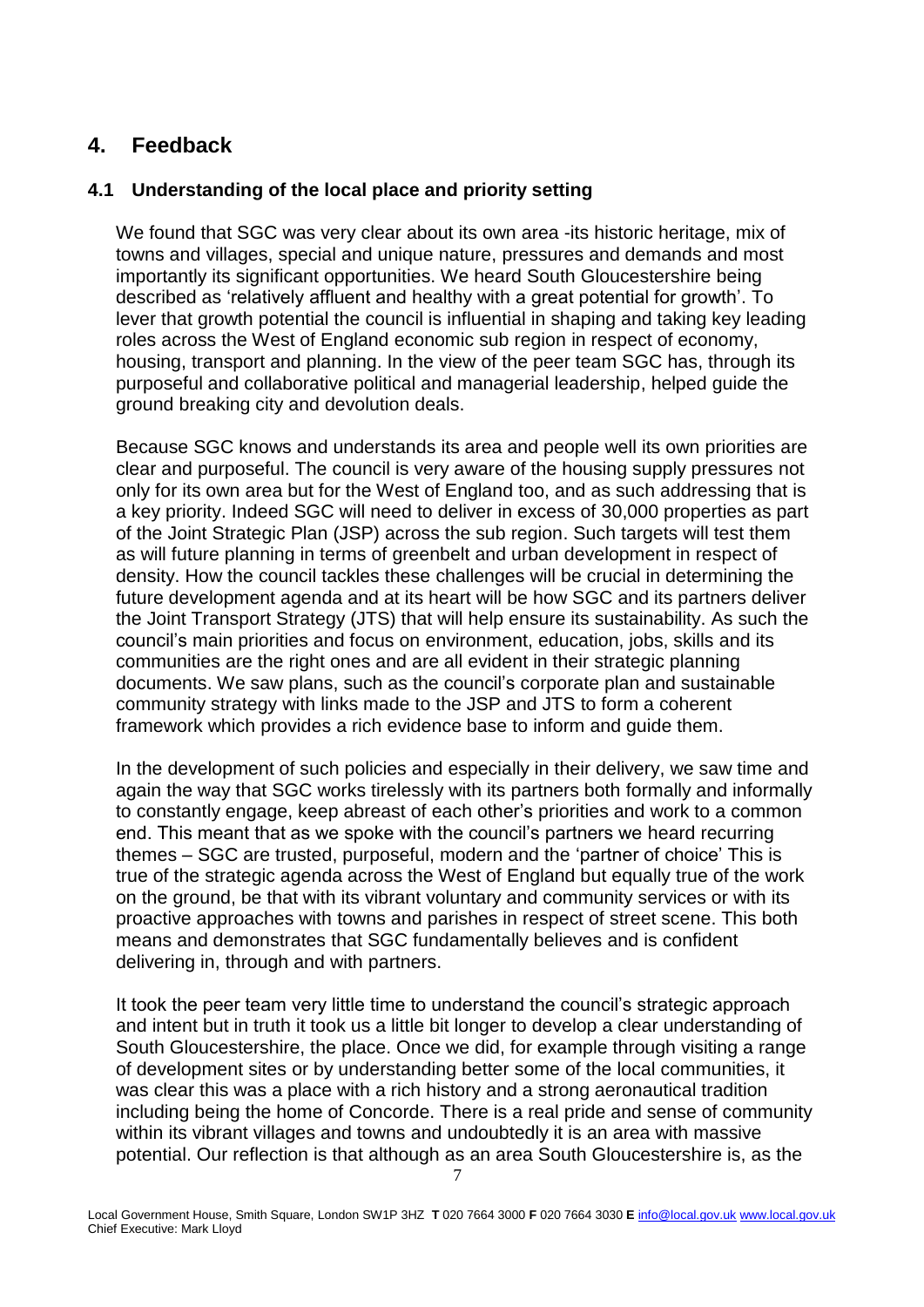council's vision portrays '...a great place to live and work', it is so much more than that and we believe there is a real opportunity now to develop a new narrative for the area and for the council's role within that. The story of South Gloucestershire and the council is one of success and ambition and it would benefit from a greater airing both regionally and nationally.

#### . **4.2 Leadership of Place**

The council is incredibly well led. The effectiveness of the individual and joint leadership shown by its Leader and Chief Executive was very evident to the team and constantly remarked upon by people we met with. They are credible and reflect the values espoused in the councils corporate plan – they respect their staff, they lead with partners and they embody strong community leadership. Importantly we also saw these same characteristics throughout SGC-the Chief Officer Management Team (COMT) is rich with talent, the council's members help drive the ambition for the area and the staff group make things happen.

Leadership of place is within the 'DNA' of SGC. The positive attitude to and from partners and partnerships is palpable and just a small example is the way that COMT both as a collective and individuals, time and again face outwards to meet partners formally and informally to help carve out joint opportunities. As part of this SGC and its COMT team are very active, for example working with the Police, Health bodies, Universities, towns and parishes, community groups, local businesses and developers and many more besides. This all demonstrates evidence of SGC putting its energy, thinking and resources into partnership working to help others and themselves to jointly succeed.

It is clear that SGC was a key driver in forging the new arrangements underpinning WECA and have employed to great effect a very deliberate strategy of confidence building, honest brokering and visible leadership. That confidence, trust and purpose that derives from this has been reflected in the significant groundwork undertaken by all West of England partners in delivering the cutting edge devolution deal. This gives all the councils the potential for excellent future returns for local people with immediate and on-going investment funding.

Either as part of a broader partnership or of its own volition SGC has shown it is prepared to invest in the area. As part of our development site tour we saw a range of both excellent sites and places which had benefited from significant investment including Filton and Patchway and we know there are many more in the pipeline. We are clear that the regeneration programmes SGC is engaged with is, as well as housing, also delivering the associated physical and social infrastructure including significant transport and connectivity through re-opening local railway stations, to new roads and improved public transport with the new metro bus service.

We met or spoke with some wonderful partners and given the councils record in that area we would encourage SGC to explore more fully a new and potentially exciting role in shaping place by being more directly engaged in development – be that for example potential joint ventures in extra care/specialist social care provision, or investment funding to build housing. The housing supply issue in general but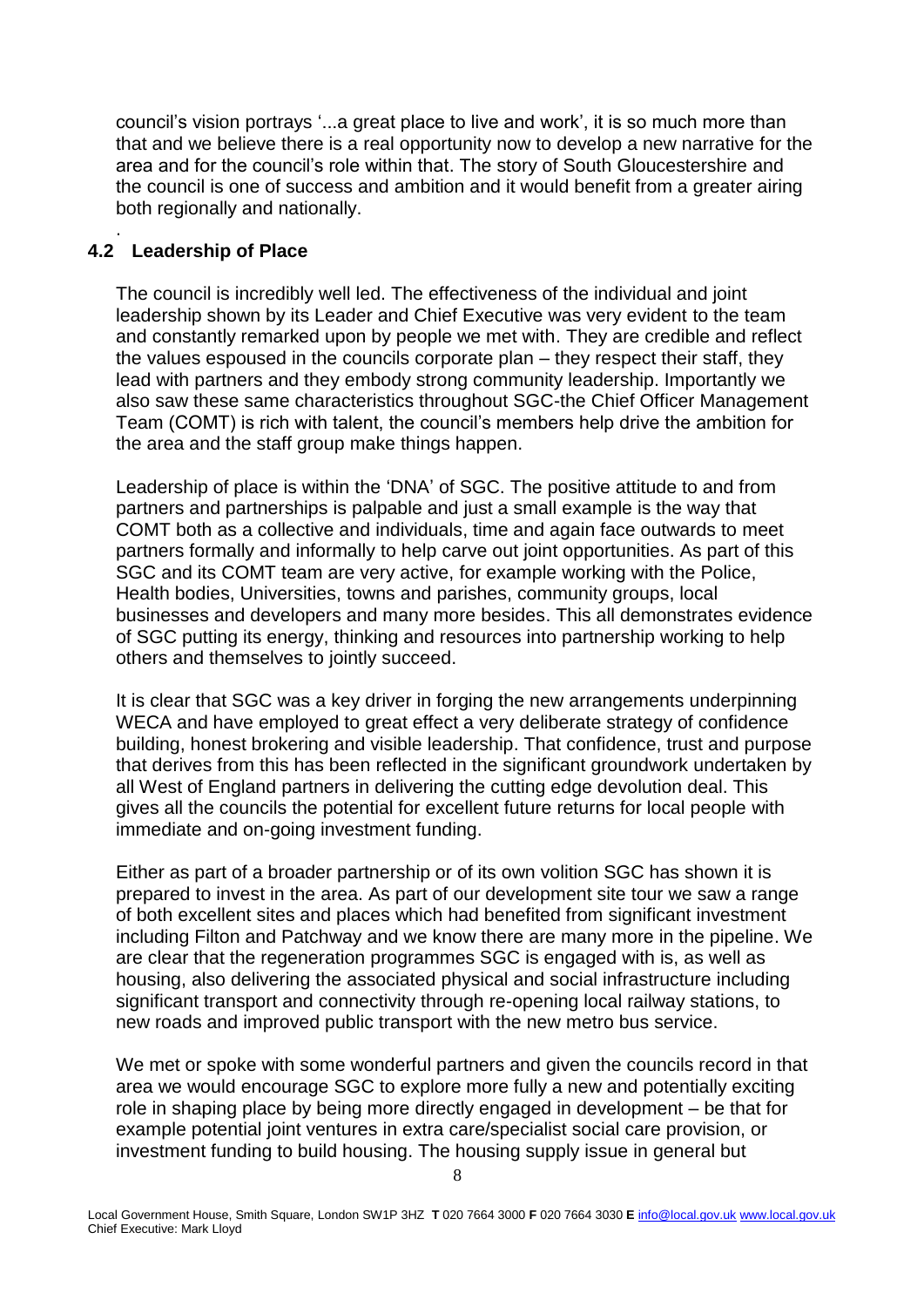especially specialist and affordable housing are real issues for the area and SGC becoming more proactive in such ways may promote accelerated growth and create income streams for the council too.

Like all councils with an urban component SGC must create a positive debate about what constitutes 'good' housing in the future. With so much pressure on development land a position should be sought with communities that delivers excellent homes in denser, different developments. SGC should maximize land utilization through its role as the Planning Authority to respond to the demand for new homes and an apparent under supply/availability of affordable homes. As part of this and through the planning process the peer team thought SGC could consider ways to increase the pace for developments through speeding up the planning process, e.g. published policies with increased officer delegations.

The opportunities for WECA are significant, but alongside these there are also risks. To the same timescale SGC is also developing new political governance arrangements as it moves to a leader and cabinet model and away from a committee structure. The peer team's advice is obvious – SGC must ensure the strength of existing leadership of place is enhanced and not destabilised through the move to these new arrangements and all parties and councillors must be engaged and kept on board throughout and after the changes to assure ongoing positive cooperation and support.

Just as the council must manage change well, at the same time it must continue to deliver high quality responsive business as usual core services, whether that is adult social care, protecting its vulnerable children or waste and street scene services. It will be crucial that through change it remains steadfastly focused on ensuring these services are delivering the outcomes that are set and expected from them. This Corporate Peer Challenge did not delve deeply into people related services, but it is known that SGC's children's services are subject to an improvement notice. As such the focus upon this and external challenge into the future will be crucial. We know that the council is intent on improvement in this area and a scheduled peer challenge in April 2017 focusing on specific aspects of children's services is therefore to be welcomed.

The opportunity presented by the WECA across a broader strategic footprint should also afford the council the opportunity to reflect on its core issues of place and local economy. For example, it has good working relationships with parishes, towns and communities and within the context of its growth agenda it is a timely opportunity to also see what mutual benefits can be further explored at a very local level. The peer team thought that now might be an opportune moment to explore, for example with towns and parishes what further services might be devolved to very local levels.

We have made reference to the suite of strategies that the council and its partners have developed-be that corporate plan, sustainable community strategy, strategic transformational plan in health, Joint Transport Strategy etc. The peer team felt that now was a good opportunity to spend some time reflecting upon the interdependencies, risks and collective outcomes from these into the longer term including a longer term financial plan which can help underpin and guide it. This will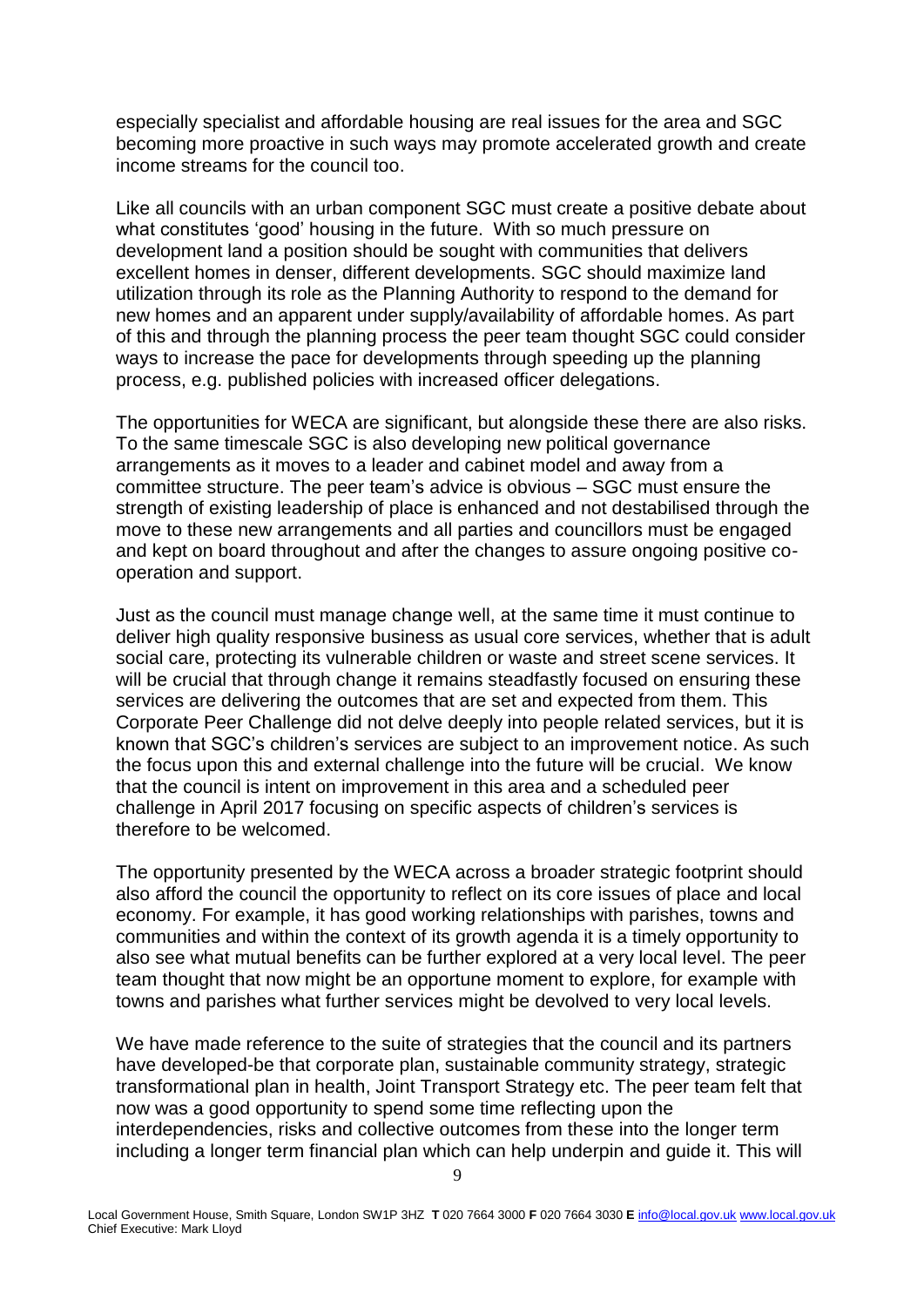help with the council's planning processes and through doing so hone the narrative for place, the ambitions of the council and the resourcing requirements needed to help achieve this.

#### **4.3 Organisational leadership and governance**

The council has strong, purposeful leadership provided by its politicians and officers which comes right from the top through the Leader and Chief Executive. When we met with members, managers and officers it was clear that they work very well together and are strongly focused on delivering against the council's priorities. Furthermore, we met with politicians across the main political groups and our observation is that there are mature political relationships which are currently stable.

We found good evidence of performance management. Progress against targets are reviewed and monitored both by officers and members through formal and informal means. As such it could be argued that there exists a clear golden thread from corporate targets to individual appraisal and a well-managed system to address poor performance. However, given the council's recent Ofsted report the practical application of performance management and the quality assurance that accompanies this will naturally benefit from review. As such we would encourage SGC to look afresh at the how it can ensure the effectiveness of its arrangements and in doing so suggest it encourages more internal and external challenge around performance for core service areas.

We were shown and heard about a draft Leadership and Management Development Plan. It is underpinned by a practical and focused offer of development which serves to supports leaders through change, offers core training and importantly a range of further opportunities designed to meet the needs of individual's leaders and managers. We met with some impressive managers who report to the COMT leadership group. Two things struck us –firstly these people individually and collectively are SGC's managers for the present and secondly and even more importantly the potential leaders for the future. As the council progresses its change agenda we would encourage more regular meetings, briefings and change orientation work with this group. It is clear that there is significant talent within this group, and SGC should seek to retain these leaders of the future.

The councils employs a sensible mix of informal arrangements working to support the formal council's leadership and governance framework. These covered the range of scheduled partners meetings and reviews, internal management sessions, pragmatic decisions relating to council representatives on the boards of external bodies etc. As such we felt that the council's overall arrangements were proportionate, focused and seeking to keep up with change.

We did not feel that all councillors were as well sighted as they could be on the governance changes that are imminent at SGC. In May, the council is planning to revert to a leader cabinet model, away from its current committee structure which has been in place for 5 years. It will be employing an overarching scrutiny commission supported by task and finish groups. This matter will be subject to a full council decision later in March 2017. Given the imminent change we would advise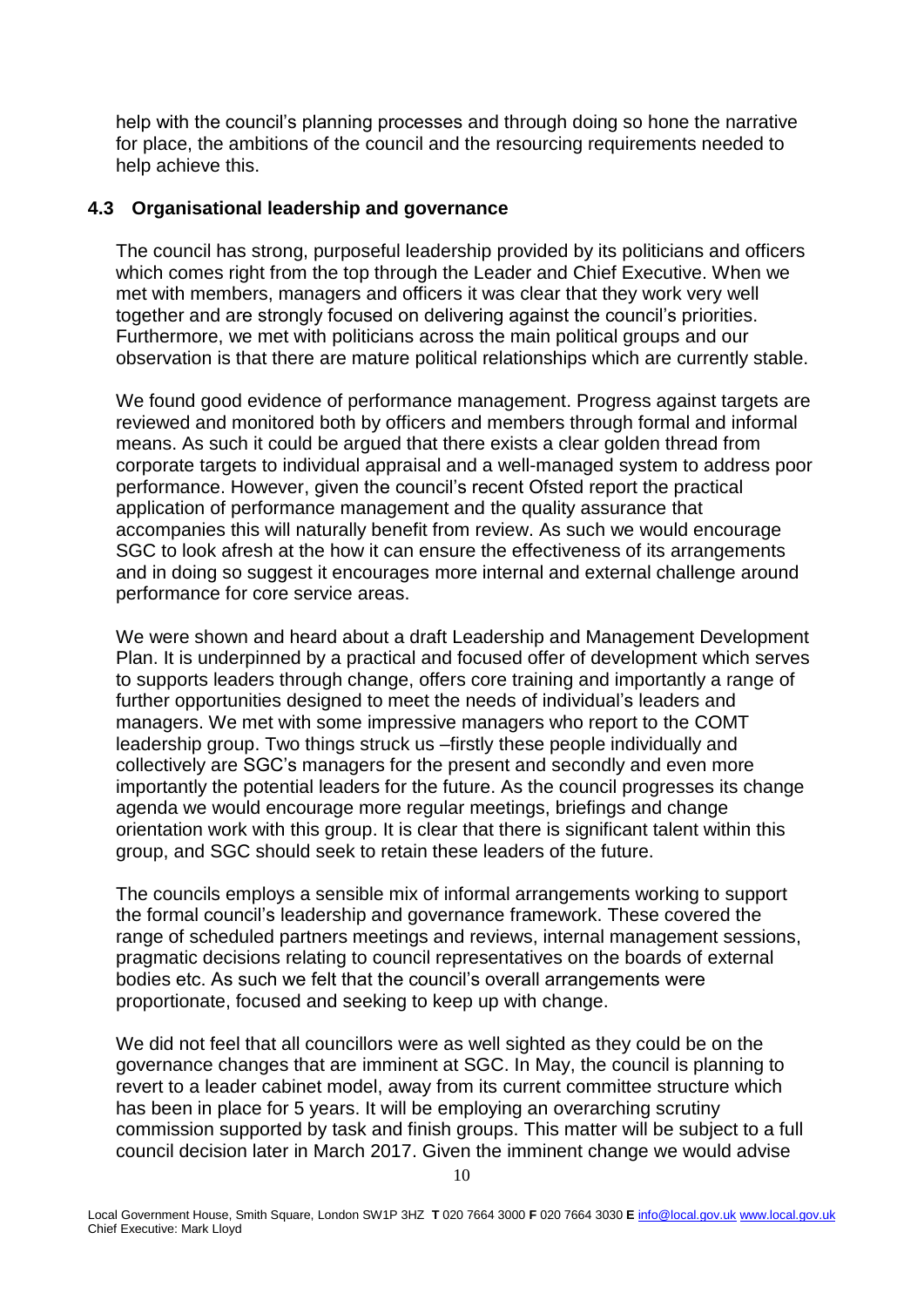that SGC addresses this matter quickly and put in place a project plan including training and development for members to help them prepare for their new and changing roles. Ensuring all councillors remain engaged, informed and content in their roles will be essential to maintain stability and focus on the challenges ahead including a boundary review in 2019.

## **4.4 Financial planning and viability**

SGC has been proactive in the management of its financial resources and as a consequence has an impressive record in terms of its stewardship. The lead for this is set by the Director of Resources who instils confidence, but the ownership of budget management and financial planning is evident throughout the authority – it is well planned, collaborative and focused on managing demand. Associated with this we saw regular, effective and coherent financial reporting.

The council uses financial management effectively as a means of ensuring resilience in service provision and tackling service pressures. We heard about 'Fit for the Future' funding to ensure that the council helped support and maintain the sustainability of the areas voluntary sector into the longer term. We also heard about the proactive management of hospital discharges. Therefore, in the view of the peer team, there is currently an excellent collective knowledge, ownership and management of budgets at SGC. The key challenge is to maintain this through a further period of change and seek to continue its positive work, for example by further helping to shape the local social care markets to ensure the council working with its partners can stay ahead of the service demand curve.

SGC has a well-established 'Council Savings Plan' (CSP). This was initially focused on maintaining front-line services through a major efficiency programme of reducing 'back office' costs, streamlining its business processes, making savings from procurement and contract management and delivering the first stage of a council wider accommodation plan. This meant that by March 2015 the council had saved nearly £43m. It had also delivered year on year underspends which it sensibly set aside as reserves. The latest version of the MTFP will utilise some of the reserves and the continuation of the savings plan including for example, further efficiencies through accommodation changes and savings from digital and smarter procurement across the council. As such the council is forecasting balanced budgets up to March 2019 based upon its planned, measured and to date very effective strategic approach. However, from April 2019 (two years hence) current budget projections are showing a potential deficit of approaching £15m for the remaining period of the plan.

The council is quite rightly focusing its attention now on delivering balanced budgets for 2019/20 and 2020/21 and we heard about a range of measures being set in train to address the £15m gap. The council's growth focus and plans will help but it will need to look to ways through which it can increase income and reduce costs through bringing to the fore a further ambitious and determined transformation programme.

The potential opportunities that are available from the City and Devolution deals which amount to circa £500m and £900m respectively across the WoE are very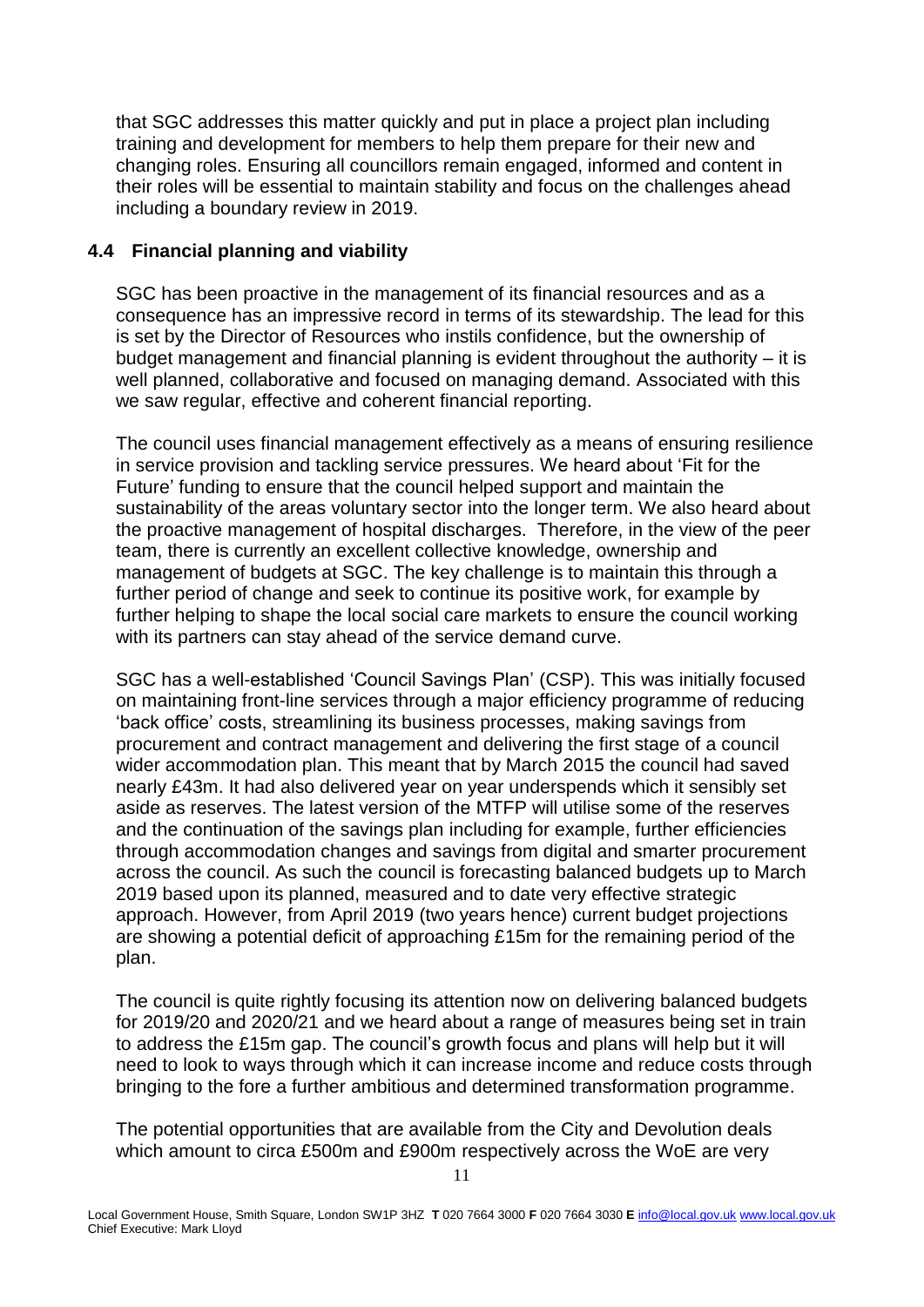significant. Furthermore, the council, as part of the devolution area, will also be piloting the new local government finance system from April 2017 including the retention of 100% business rates. As such SGC is at the forefront of new, innovative and ground breaking financing arrangements. The council in the view of the peer team has been wise in developing a longer term (10 year) outline financial plan to 2026/27, therefore it is already planning into a post 2020 local government finance world. Given all of the above factors we would encourage the council to develop this modelling and planning still further and within that provide a summary of the current known and potential risks and opportunities with clear short, medium and longer terms targets which will help create an even more strategic plan for its future financial sustainability.

The council's latest plans for transformation are at a relatively early stage. We have seen the 'Digital strategy' on a page and the development of some potentially positive approaches in respect of becoming more commercially driven. It will be important now to articulate its overall plan and intended outcomes in respect of this and ensure it has the necessary resource and programme management support. This should be given sufficient lead in time to ensure it is contributing to the existing medium term budget challenges as well as contributing towards the financial sustainability of SGC into the longer term.

#### **4.5 Capacity to deliver**

Through effective partnerships and proactive relations SCG helps build its own and others capacity. The council's collaboration doesn't stop at geographical borders and as one partner stakeholder told us 'SGC has done much of the heavy lifting to prepare for the Combined Authority'. Whilst this has drawn some capacity away from the council it has done so for good reason and with a view to the 'bigger prize'. That prize is the strength and ambition of a 30 year plan of investment across the wider sub region comprising the West of England.

In tandem with the council's financial savings it has also reduced its headcount. We were told that in the last 3-4 years SGC had absorbed significant reductions in leadership numbers (35%) and yet despite this it is as one stakeholder told us 'still on top of the current change agenda'. In terms of capacity the councils senior leadership team (COMT) has been a very stable, capable cohesive but small leadership team. Through good planning its next tier of managers beneath are very impressive and are singularly focused on working with purpose; indeed the same is true of the wider workforce. All of the leaders and managers we met have high expectations of themselves and each other. This means the council is delivering its own ambitions and is fundamental to the wider West of England achieving theirs too.

WECA is now established and the Mayoral elections are in May this year. From this the resourcing requirements for its senior team and core officers will be established and undoubtedly in time this will include TUPE transfers of some council staff across the three councils. In such an environment it will be crucial that SGC plans to maintain its effective leadership and capacity as both a sovereign body council and a core member of WECA.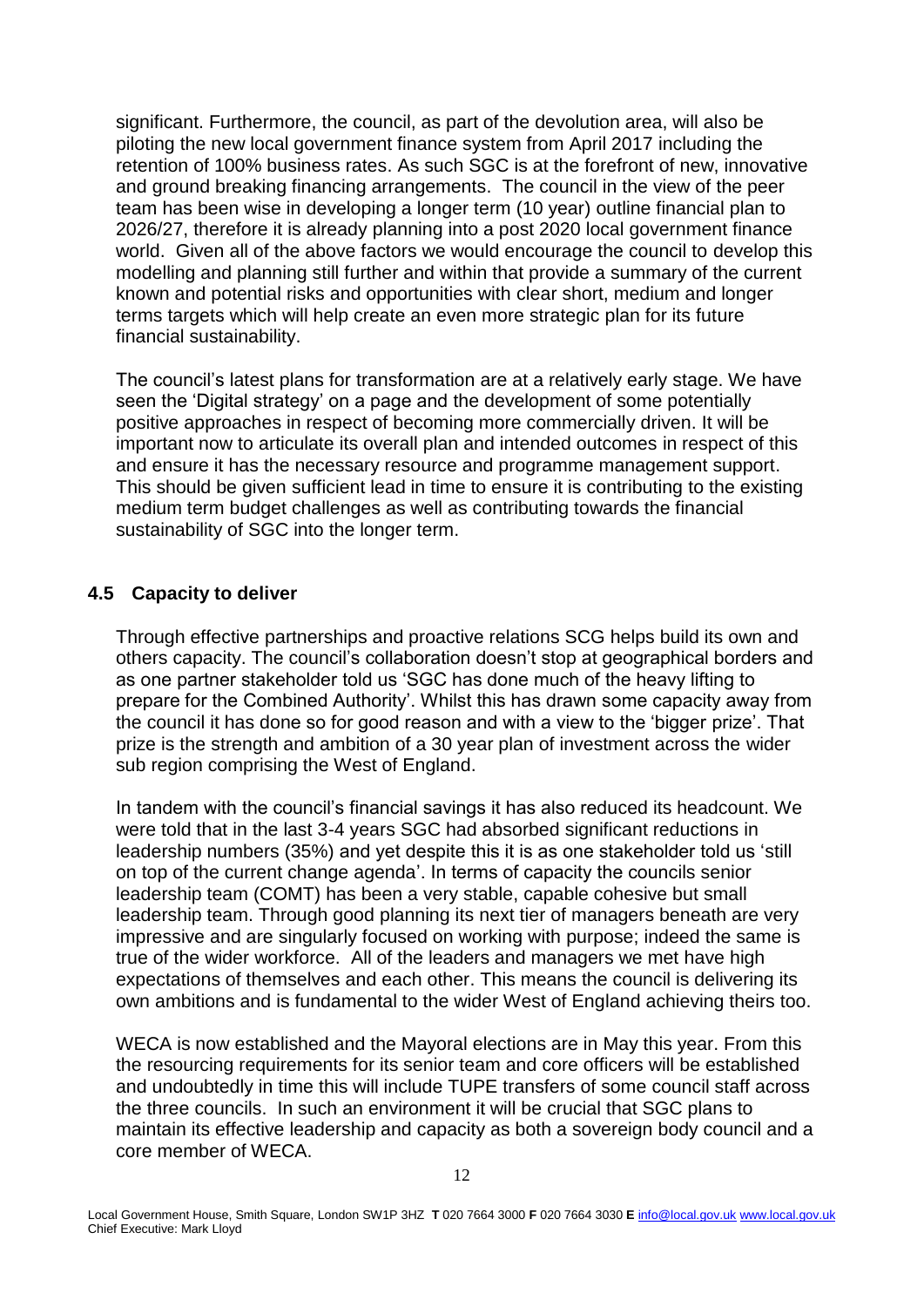The peer team's view was that COMT, while reflecting all of the positive attributes above is lean and spread thinly. This may create potential risks associated with any turnover and change and the council needs to prepare accordingly. We beg a simple question as to whether there is sufficient senior capacity to manage the forthcoming period of change.

The council has made some good provision in terms of its transformation team which employs some very skilled staff and has an overall proactive approach to programme management. As such, where it has identified a need to grow its capacity to manage change it has shown it has responded effectively. It is noted however that this capacity is due to be reduced over the coming years as part of the CSP. Building upon this now we would expect to see the council's workforce planning arrangements gear up and attempt to future proof itself in terms of leadership capacity, giving significant attention to developing its own leadership talent, succession planning and skills development.

SGC should consider if there are capacity benefits to be had from further developing shared services. As part of its approach to building capacity and resilience we heard of just a couple of examples where it shared services, for example a joint Head of Procurement post. In tandem with its workforce planning arrangements and aligned to concepts of resilience, efficiencies and commercialisation it will be worth exploring whether there could be further benefits here. These could possibly be levered from shared working across a larger geographic or themed footprints at a strategic level for example by taking a more determined approach to its procurement and joint commissioning.

The peer team felt that the growth agenda for the area which SGC has helped shape should be used as a platform for developing its capacity and commercial plans. The council's partnership credentials are well established and when it comes to economic development - housing, skills and jobs and therefore it is in a unique position to influence and broker real change. For example, we heard about the progressive relationship in terms of housing provision with Merlin. We were very impressed with that working relationship and the impressive performance being achieved, for example in relation to high tenant satisfaction, extremely low voids and quick turn overs. We also heard about how the council worked effectively with universities, HE/FE and schools around skills and training including exploiting the high tech potential of the aeronautical field as well as developing a strong apprenticeship culture and a renewed focus on adult education and upskilling in social care. All of these excellent partnerships can be developed further to create exciting commercial opportunities.

Our question and challenges in relation to the above and more broadly in terms of commercialisation are about the positioning of the council into the future. What will be the council's appetite for risk and how does it want to enter/influence/financially gain from these potential growth markets, current partnership working, income streams and associated commercial opportunities? Our advice is to now explore this now using SGC's priorities and ambitions for the future as well as the longer term financial plan as guiding principles. .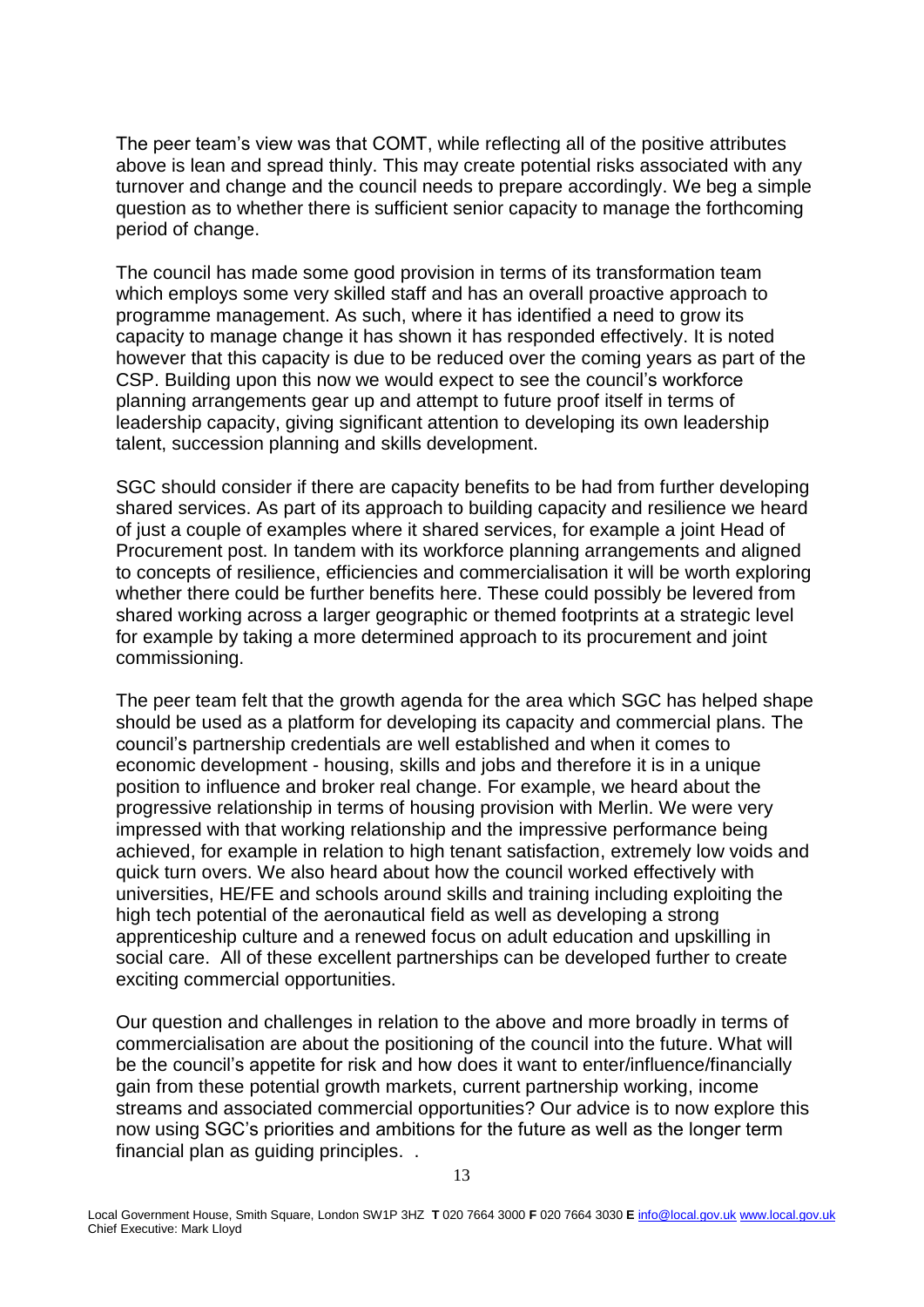The council has made good progress introducing new ways of working and the savings from the accommodation strategy are evidence of this. However it is now contemplating something far more fundamental which is about whole council transformation. A range of outcomes are being sought including the council becoming more efficient, whilst also improving its customer offer and making it easier for its residents to do business with it. In terms of the next steps the councils plans are developing and it has to date identified £500K growing to £2m of savings from its digital plans.

Our observations in respect of transformation mirror our thinking on commercialisation. Key questions include what outcomes is the council seeking to achieve and what does success look like? This will also be very dependent upon working with the right strategic partner and building up the necessary internal client and commissioning skills to manage what will be as one stakeholder told us 'a potential game changer'. We suggest the council considers bringing its' Smart and Digital strategies together and expressing the synergies that exist therein. This should also include a robust programme management with critical milestones, describing how such plans can and will make a difference to the stakeholders. Importantly this will also require a financial plan showing how the additional costs of potentially increasing the accessibility to services are offset by savings generated elsewhere in the plans.

# **5. Next steps**

#### **Immediate next steps**

We appreciate you will want to reflect on these findings and suggestions with your senior managerial and political leadership in order to determine how the council wishes to take things forward.

As part of the peer challenge process, there is an offer of further activity to support this. The LGA is well placed to provide additional support, advice and guidance on a number of the areas for development and improvement and we would be happy to discuss this. Andy Bates, Principal Adviser is the main contact between your authority and the Local Government Association (LGA). His/her contact details are: 07919562849 [andy.bates@local.gov.uk](mailto:andy.bates@local.gov.uk)

In the meantime we are keen to continue the relationship we have formed with you and colleagues through the peer challenge. We will endeavour to provide additional information and signposting about the issues we have raised in this report to help inform your ongoing consideration.

#### **Follow up visit**

The LGA peer challenge process includes a follow up visit. The purpose of the visit is to help the Council assess the impact of the peer challenge and the progress it has made against the areas of improvement and development identified by the peer team. It is a